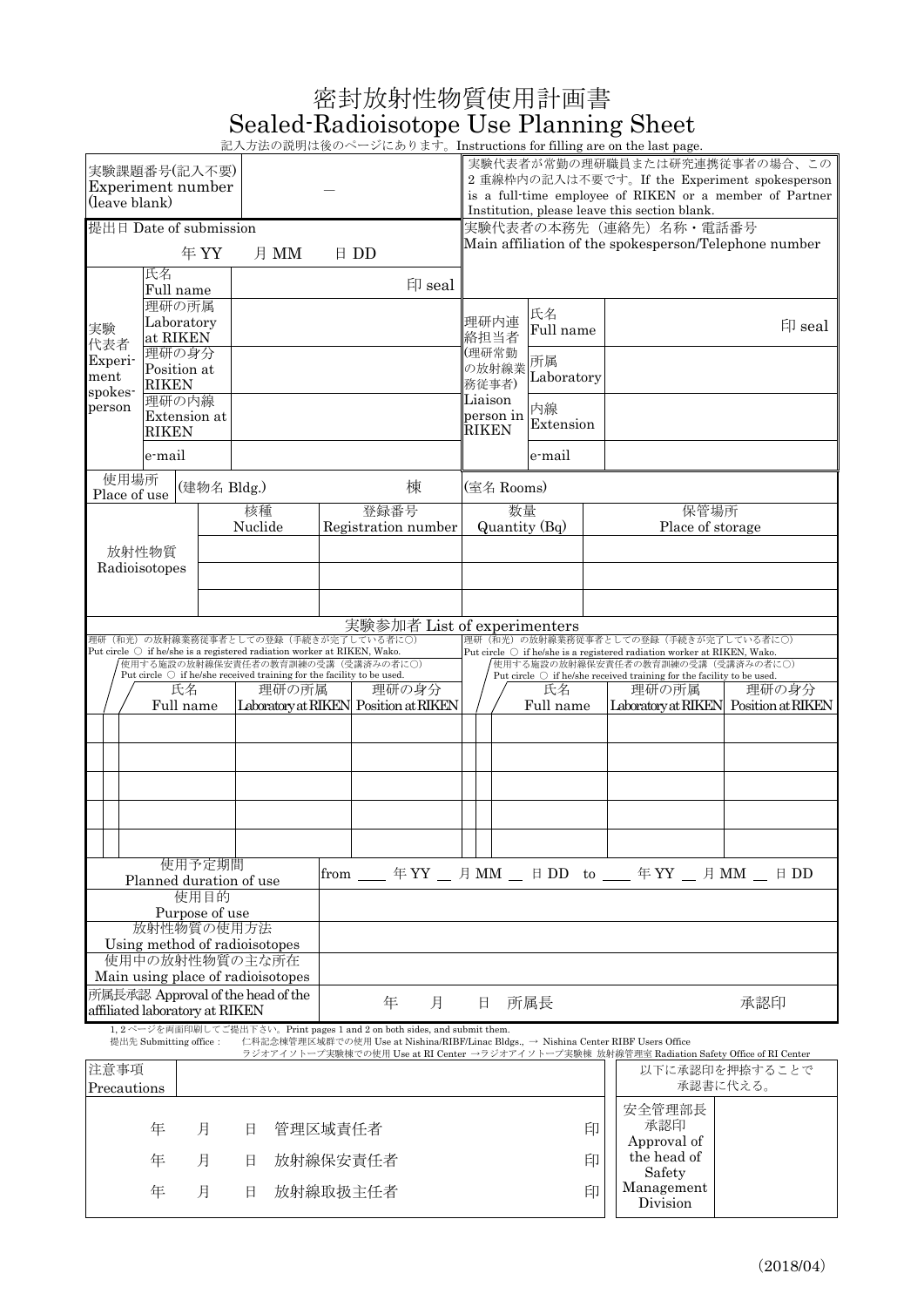## 実験参加者(続き)List of experimenters (continued)

|                             | 実験課題番号(記入不要)<br>Experiment number (leave blank) |                 |                                                                                                                       |       |  |                                                                                                                           |                 |                                                |       |  |  |
|-----------------------------|-------------------------------------------------|-----------------|-----------------------------------------------------------------------------------------------------------------------|-------|--|---------------------------------------------------------------------------------------------------------------------------|-----------------|------------------------------------------------|-------|--|--|
| 実験参加者 List of experimenters |                                                 |                 |                                                                                                                       |       |  |                                                                                                                           |                 |                                                |       |  |  |
|                             |                                                 |                 | 理研(和光)の放射線業務従事者としての登録(手続きが完了している者に〇)                                                                                  |       |  |                                                                                                                           |                 | 理研(和光)の放射線業務従事者としての登録(手続きが完了している者に〇)           |       |  |  |
|                             |                                                 |                 | Put circle $\bigcirc$ if he/she is a registered radiation worker at RIKEN, Wako.<br>使用する施設の放射線保安責任者の教育訓練の受講(受講済みの者に〇) |       |  | Put circle $\,\bigcirc\,$ if he/she is a registered radiation worker at RIKEN, Wako.<br>使用する施設の放射線保安責任者の教育訓練の受講(受講済みの者に〇) |                 |                                                |       |  |  |
|                             |                                                 |                 | Put circle $\bigcirc$ if he/she received training for the facility to be used.                                        |       |  | Put circle $\bigcirc$ if he/she received training for the facility to be used                                             |                 |                                                |       |  |  |
|                             |                                                 | 氏名<br>Full name | 理研の所属<br>Laboratory at RIKEN Position at RIKEN                                                                        | 理研の身分 |  |                                                                                                                           | 氏名<br>Full name | 理研の所属<br>Laboratory at RIKEN Position at RIKEN | 理研の身分 |  |  |
|                             |                                                 |                 |                                                                                                                       |       |  |                                                                                                                           |                 |                                                |       |  |  |
|                             |                                                 |                 |                                                                                                                       |       |  |                                                                                                                           |                 |                                                |       |  |  |
|                             |                                                 |                 |                                                                                                                       |       |  |                                                                                                                           |                 |                                                |       |  |  |
|                             |                                                 |                 |                                                                                                                       |       |  |                                                                                                                           |                 |                                                |       |  |  |
|                             |                                                 |                 |                                                                                                                       |       |  |                                                                                                                           |                 |                                                |       |  |  |
|                             |                                                 |                 |                                                                                                                       |       |  |                                                                                                                           |                 |                                                |       |  |  |
|                             |                                                 |                 |                                                                                                                       |       |  |                                                                                                                           |                 |                                                |       |  |  |
|                             |                                                 |                 |                                                                                                                       |       |  |                                                                                                                           |                 |                                                |       |  |  |
|                             |                                                 |                 |                                                                                                                       |       |  |                                                                                                                           |                 |                                                |       |  |  |
|                             |                                                 |                 |                                                                                                                       |       |  |                                                                                                                           |                 |                                                |       |  |  |
|                             |                                                 |                 |                                                                                                                       |       |  |                                                                                                                           |                 |                                                |       |  |  |
|                             |                                                 |                 |                                                                                                                       |       |  |                                                                                                                           |                 |                                                |       |  |  |
|                             |                                                 |                 |                                                                                                                       |       |  |                                                                                                                           |                 |                                                |       |  |  |
|                             |                                                 |                 |                                                                                                                       |       |  |                                                                                                                           |                 |                                                |       |  |  |
|                             |                                                 |                 |                                                                                                                       |       |  |                                                                                                                           |                 |                                                |       |  |  |
|                             |                                                 |                 |                                                                                                                       |       |  |                                                                                                                           |                 |                                                |       |  |  |
|                             |                                                 |                 |                                                                                                                       |       |  |                                                                                                                           |                 |                                                |       |  |  |
|                             |                                                 |                 |                                                                                                                       |       |  |                                                                                                                           |                 |                                                |       |  |  |
|                             |                                                 |                 |                                                                                                                       |       |  |                                                                                                                           |                 |                                                |       |  |  |
|                             |                                                 |                 |                                                                                                                       |       |  |                                                                                                                           |                 |                                                |       |  |  |
|                             |                                                 |                 |                                                                                                                       |       |  |                                                                                                                           |                 |                                                |       |  |  |
|                             |                                                 |                 |                                                                                                                       |       |  |                                                                                                                           |                 |                                                |       |  |  |
|                             |                                                 |                 |                                                                                                                       |       |  |                                                                                                                           |                 |                                                |       |  |  |
|                             |                                                 |                 |                                                                                                                       |       |  |                                                                                                                           |                 |                                                |       |  |  |
|                             |                                                 |                 |                                                                                                                       |       |  |                                                                                                                           |                 |                                                |       |  |  |
|                             |                                                 |                 |                                                                                                                       |       |  |                                                                                                                           |                 |                                                |       |  |  |
|                             |                                                 |                 |                                                                                                                       |       |  |                                                                                                                           |                 |                                                |       |  |  |
|                             |                                                 |                 |                                                                                                                       |       |  |                                                                                                                           |                 |                                                |       |  |  |
|                             |                                                 |                 |                                                                                                                       |       |  |                                                                                                                           |                 |                                                |       |  |  |
|                             |                                                 |                 |                                                                                                                       |       |  |                                                                                                                           |                 |                                                |       |  |  |
|                             |                                                 |                 |                                                                                                                       |       |  |                                                                                                                           |                 |                                                |       |  |  |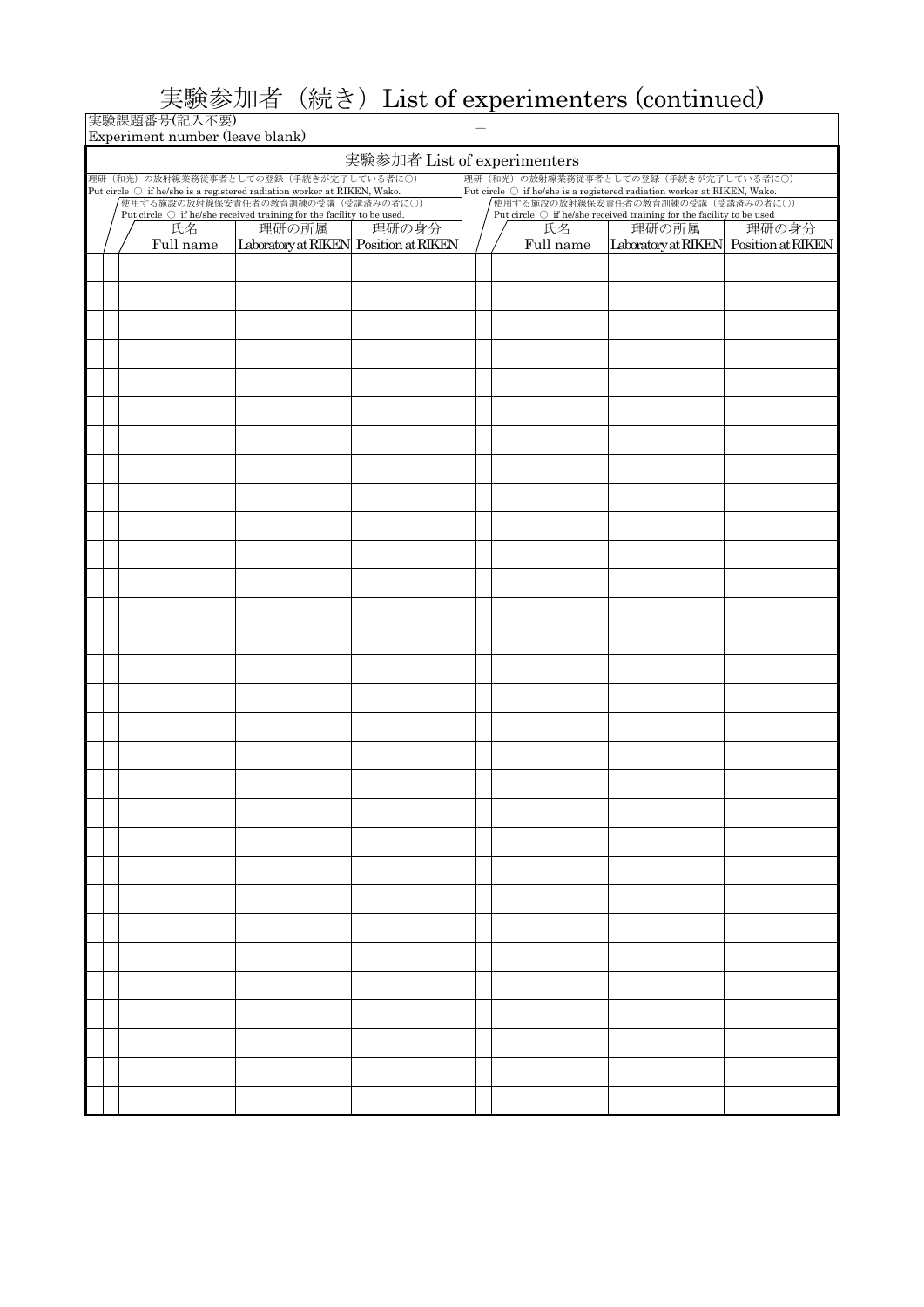## 密封放射性物質使用計画書への記入について

密封放射性物質を使用するための様式です。下記の注意事項に従って、記入して下さい。

(1) 使用条件

施設によっては、実験室ごとに使用できる核種・数量・使用条件等が異なります。 使用計画書の作成にあたっては、使用できる核種・数量・使用条件等について放射線保安責任者に事前 に確認して下さい。

- (2) 記入範囲 太枠線内のみ記入して下さい。 実験課題番号・注意事項・承認等の欄については、放射線保安責任者等が記入しますので、記入しない で下さい。
- (3) 実験代表者

実験代表者は、理研の職員・非職員を問わず放射線業務従事者の中から選ぶことができますが、大学院 博士課程後期に在学中またはこれと同等以上の人に限ります。

詳細については、放射線管理室あるいは安全管理部研究安全課に確認下さい。

(4) 理研内連絡担当者

実験代表者が、常勤の理研職員または研究連携従事者以外の場合には、理研内連絡担当者を指名して下 さい。

理研内連絡担当者は、放射線業務従事者のうち、理研と雇用関係にある常勤の研究員等に限ります。 詳細については放射線管理室あるいは安全管理部研究安全課に確認下さい。

(5) 実験参加者

実験参加者は、実験参加予定者全員を記載して下さい。 計画は、理研(和光地区)の放射線業務従事者に登録されていない者も含めて承認されますが、登録さ れていない者については、登録の手続きが完了しなければ実験に参加できませんので注意して下さい。 なお、各参加者について理研(和光地区)での放射線業務従事者の登録の有無及び各管理区域の放射線 保安責任者の教育訓練の受講の有無について、チェックをして下さい。

(6) 使用予定期間 使用予定期間は最長1年でかつ年度を超えないよう注意して下さい。

## (7) 所属長の承認印 所属長の承認印欄には、実験代表者の理研における所属の所属長の承認を受けて下さい。

- (8) 計画書の提出
	- 1, 2ページを両面印刷し、下記に提出して下さい。 仁科記念棟管理区域群における使用 → RIBF Users Office ラジオアイソトープ実験棟における使用 → ラジオアイソトープ実験棟 放射線管理室 その他の場所における使用 → 放射線保安責任者